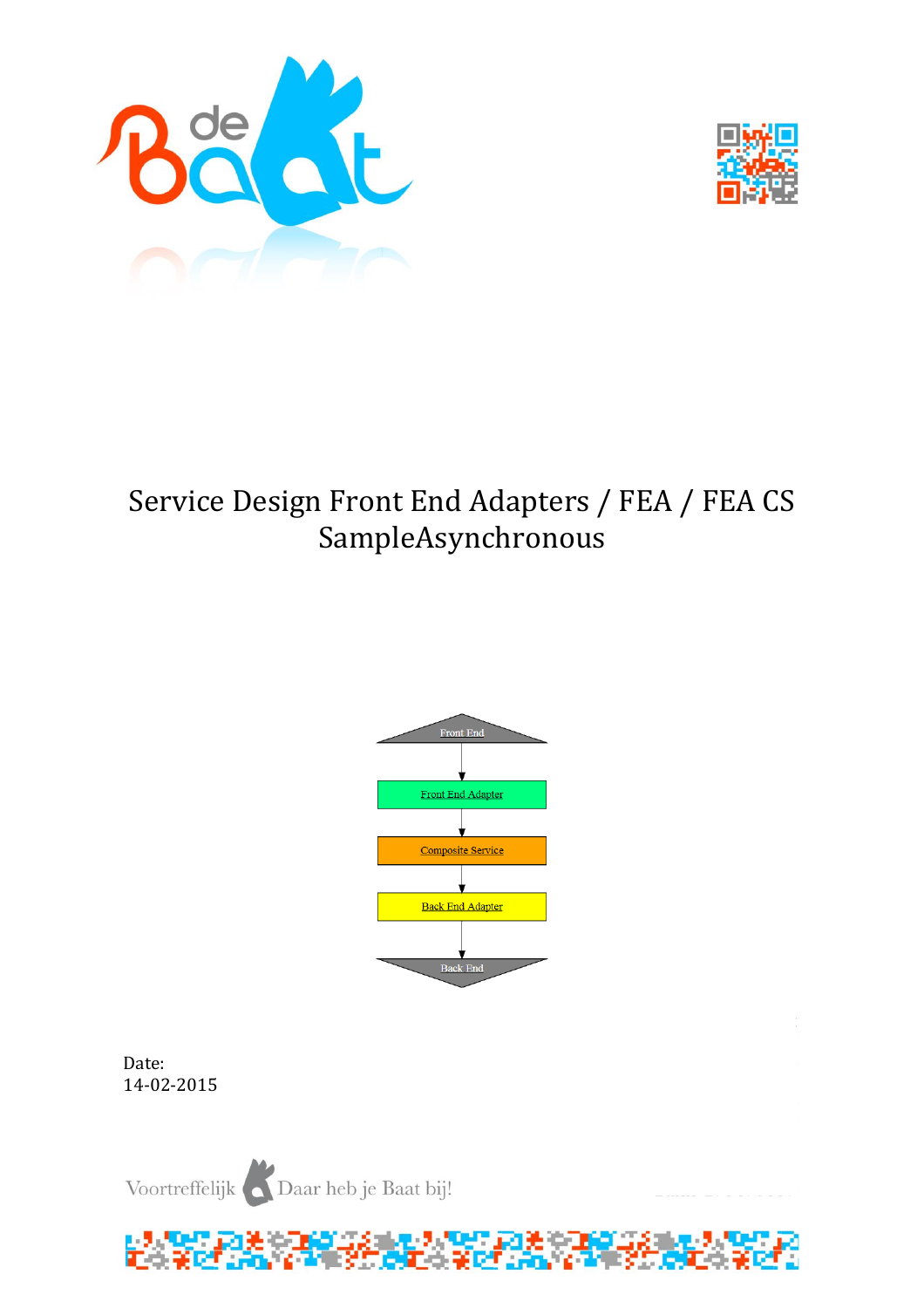

## **Document Version history**

| Version Date     |            | <b>Author</b> | <b>Remarks</b> |
|------------------|------------|---------------|----------------|
| V <sub>0.1</sub> | 14-02-2015 | SoaVis        | First Draft    |
|                  |            |               |                |
|                  |            |               |                |
|                  |            |               |                |
|                  |            |               |                |

### **Related Documents**

| <b>Reference</b>            | <b>Document</b>                     |
|-----------------------------|-------------------------------------|
| [CD]                        | SVT_SD_FA_FEA_CS_SampleAsynchronous |
| [ICD]<br>SVT_ICD_FEA_Sample |                                     |
|                             |                                     |
|                             |                                     |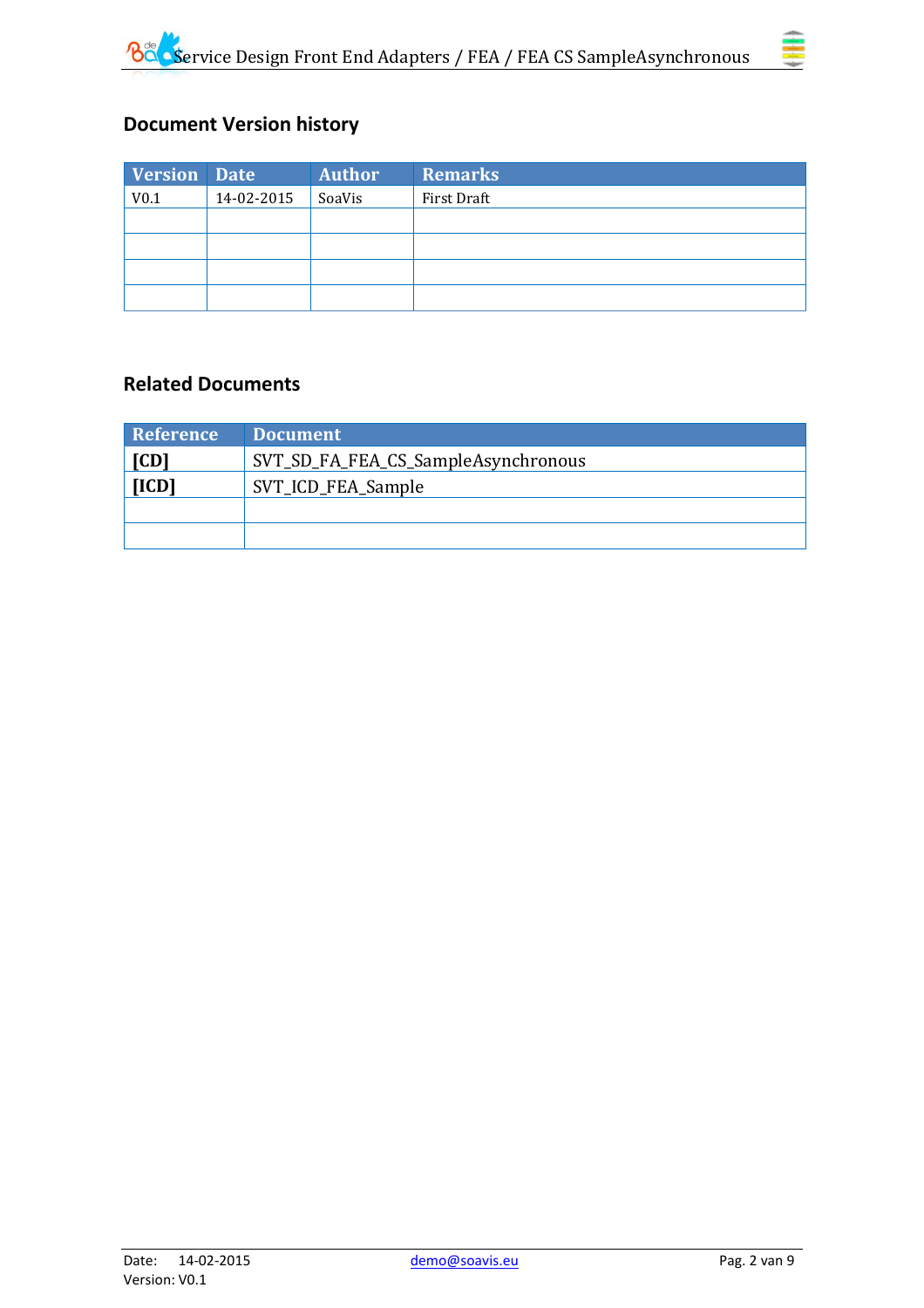# **Table of contents**

| $\mathbf{1}$                   |  |
|--------------------------------|--|
| $\overline{2}$                 |  |
| 2.1                            |  |
| 2.2                            |  |
| 2.3                            |  |
| 2.4                            |  |
| 3                              |  |
| 3.1<br>3.1.1<br>3.1.2<br>3.1.3 |  |
| 4                              |  |
| 4.1                            |  |
| 4.2<br>4.2.1                   |  |
| 4.3<br>4.3.1                   |  |
| 4.4<br>4.4.1                   |  |
| 4.5                            |  |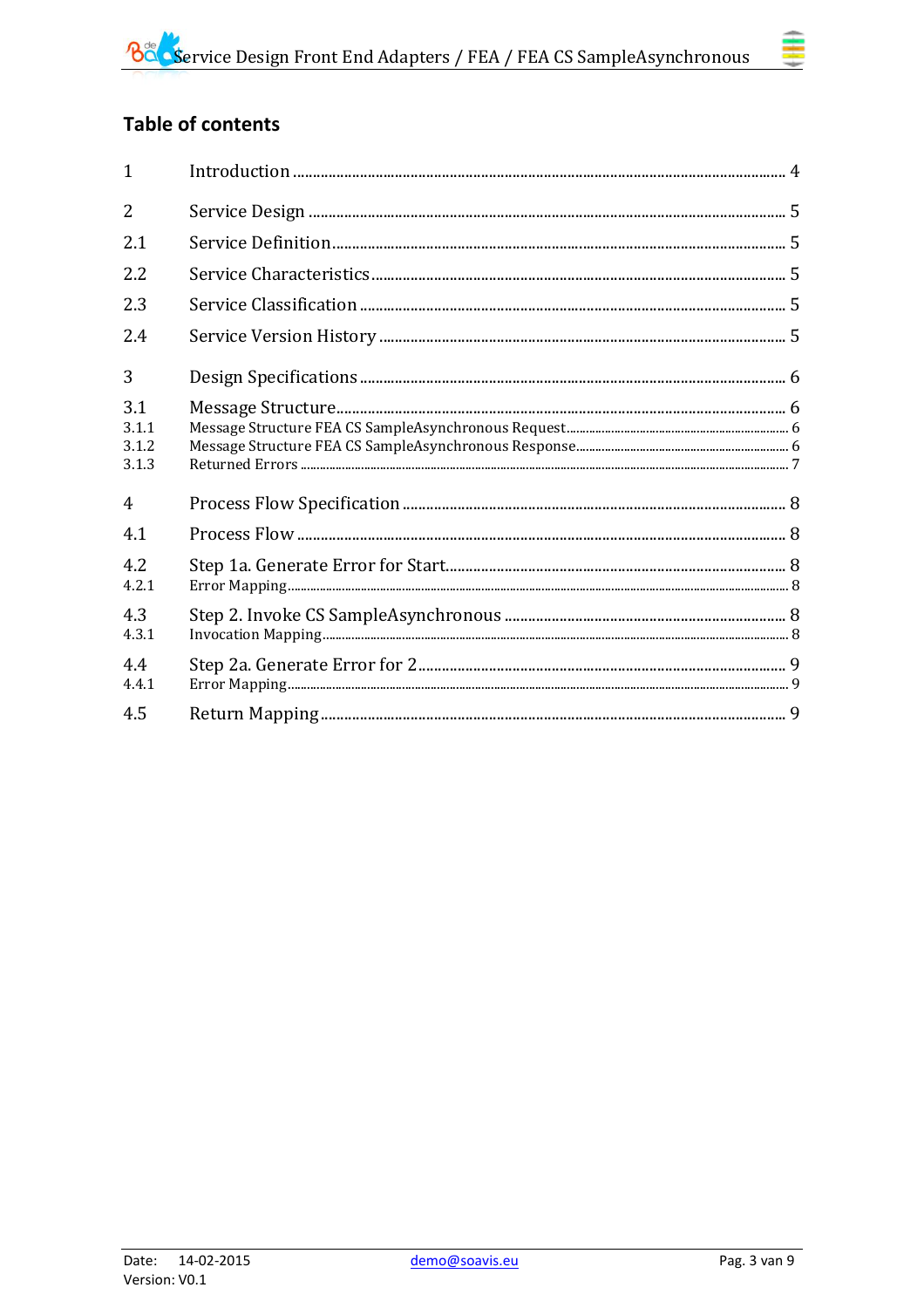### <span id="page-3-0"></span>**1 Introduction**

This document specifies the design for the FEA CS SampleAsynchronous service in the FEA component.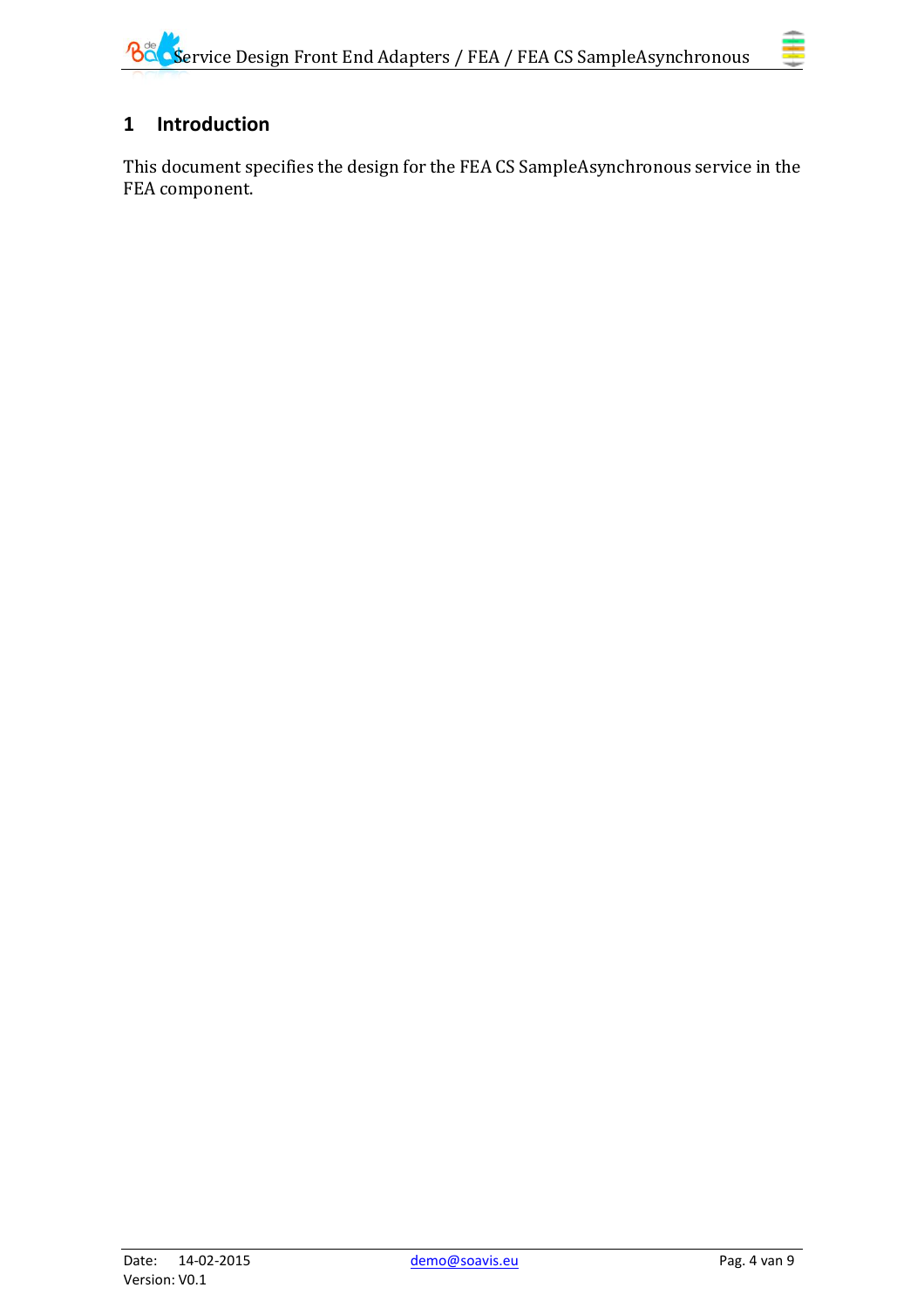### <span id="page-4-0"></span>**2 Service Design**

### <span id="page-4-1"></span>**2.1 Service Definition**

This is the description of the functionality of a simple service.

It should also contain a brief description of the steps executed in this service. For this simple service, it only invokes the composite service CS SampleAsynchronous.

### <span id="page-4-2"></span>**2.2 Service Characteristics**

| <b>Characteristic</b>   | <b>Description</b>               |
|-------------------------|----------------------------------|
| Service name            | <b>FEA CS SampleAsynchronous</b> |
| <b>Service version</b>  |                                  |
| <b>Document version</b> | 0.1.0                            |

### <span id="page-4-3"></span>**2.3 Service Classification**

| <b>Property</b>                 | <b>Value</b> |
|---------------------------------|--------------|
| <b>Visibility</b>               | Public       |
| <b>Deprecated</b>               | No           |
| <b>Interaction</b>              | Asynchronous |
| <b>SO<sub>x</sub>_Sensitive</b> | No           |
| <b>ModelStatus</b>              | Operable     |

### <span id="page-4-4"></span>**2.4 Service Version History**

| <b>Version</b> Date |                           | <b>Author</b> | <b>Description</b>                               |
|---------------------|---------------------------|---------------|--------------------------------------------------|
| $\vert 0.1.0 \vert$ | $12 - 11 - 2014$   SoaVis |               | Created as a sample for explaining the SOA Tool. |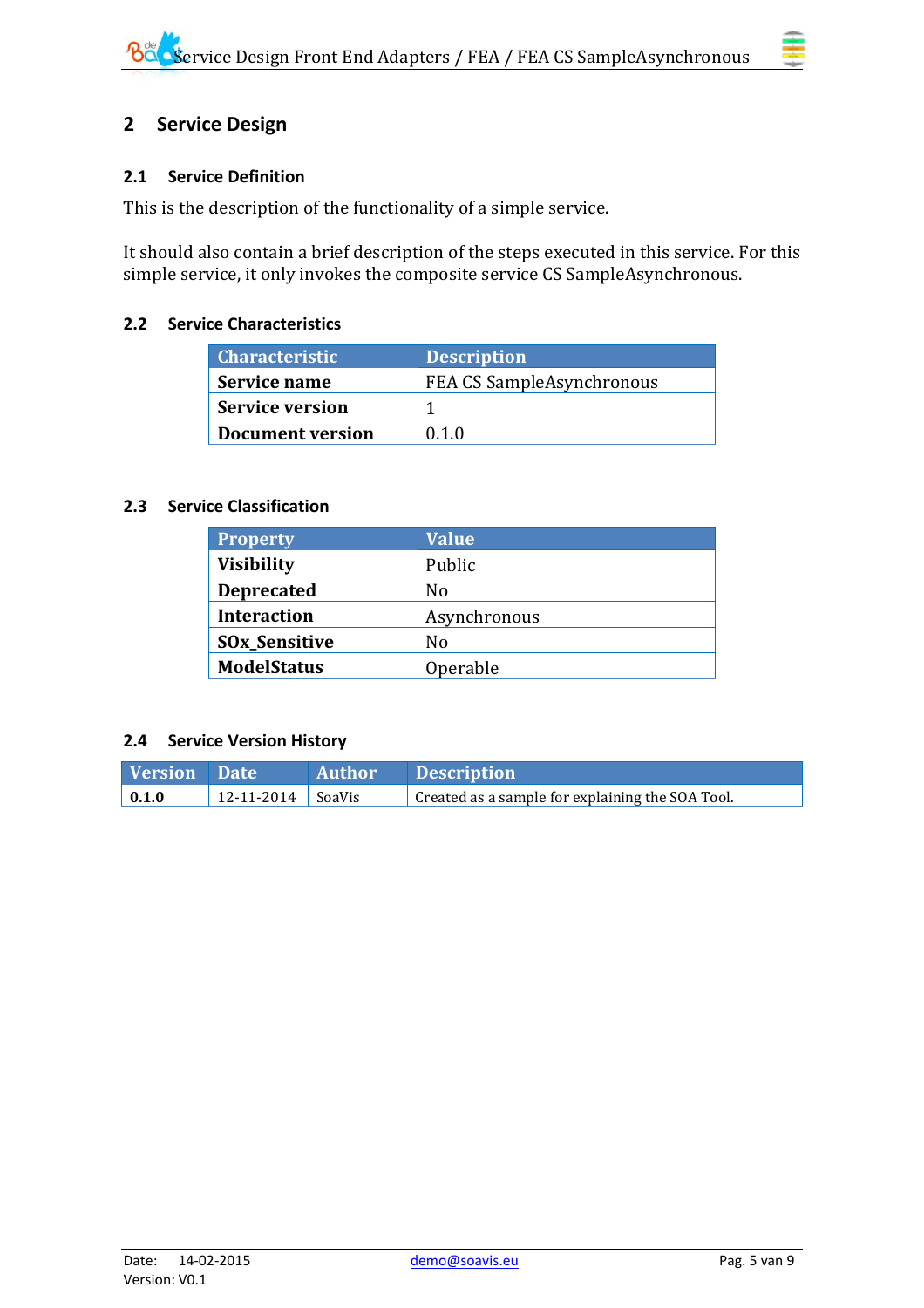### <span id="page-5-1"></span><span id="page-5-0"></span>**3.1 Message Structure**

This section describes the request message used to invoke this service and the response message returned by this service.

### <span id="page-5-2"></span>**3.1.1 Message Structure FEA CS SampleAsynchronous Request**

| <b>Field</b> |                                             | Card Type           |              | <b>Note</b>                              |                                                                                                                                                                                            |
|--------------|---------------------------------------------|---------------------|--------------|------------------------------------------|--------------------------------------------------------------------------------------------------------------------------------------------------------------------------------------------|
|              | FEA_CS_SampleAsynchronousRequ<br>estMessage |                     | $\mathbf{1}$ |                                          |                                                                                                                                                                                            |
| 2            | <b>Header</b>                               |                     | 0.1          |                                          |                                                                                                                                                                                            |
| 2            | Body                                        |                     | 1            |                                          |                                                                                                                                                                                            |
| 3            |                                             | Request             |              | FEA_CS_SampleAsynchronous<br>RequestType |                                                                                                                                                                                            |
| 14           |                                             | <b>ENTITY</b>       |              | 0  1 ENTITY                              | One or more entities may appear here. The<br>lother elements which are children of the<br>BODY element are some example elements<br>to demonstrate the handling of the different<br>types. |
| 5            |                                             | <b>DATE ELEMENT</b> | 1.           | <b>dateTime</b>                          | This is an element of basic type dateTime.                                                                                                                                                 |

### <span id="page-5-3"></span>**3.1.2 Message Structure FEA CS SampleAsynchronous Response**

| <b>Field</b>                                 |               | Card Type        |              | <b>Note</b>                               |                                                                                                                                                                                           |
|----------------------------------------------|---------------|------------------|--------------|-------------------------------------------|-------------------------------------------------------------------------------------------------------------------------------------------------------------------------------------------|
| FEA_CS_SampleAsynchronousResp<br>onseMessage |               | $\mathbf{1}$     |              |                                           |                                                                                                                                                                                           |
| $\overline{2}$                               | <b>Header</b> |                  | 01           |                                           |                                                                                                                                                                                           |
| $\overline{2}$                               | Body          |                  | $\mathbf{1}$ |                                           |                                                                                                                                                                                           |
| 3                                            | Response      |                  | $\mathbf{1}$ | FEA_CS_SampleAsynchronous<br>ResponseType |                                                                                                                                                                                           |
| 14                                           |               | <b>ENTITY</b>    |              | $0.1$ ENTITY                              | One or more entities may appear here. The<br>other elements which are children of the<br>BODY element are some example elements<br>to demonstrate the handling of the different<br>types. |
| l5                                           |               | DATE_ELEMENT     | $\mathbf{1}$ | dateTime                                  | This is an element of basic type dateTime.                                                                                                                                                |
| 3                                            |               | Result           | $\mathbf{1}$ | Result                                    |                                                                                                                                                                                           |
| 4                                            |               | <b>ErrorCode</b> | 1            | Integer                                   | The ErrorCode can be either '0' indicating<br>OK or non-'0' indicating not OK.                                                                                                            |
| 4                                            |               | ErrorDescription |              | $0.1$ String                              | The ErrorDescription contains the textual<br>description of the error situation.                                                                                                          |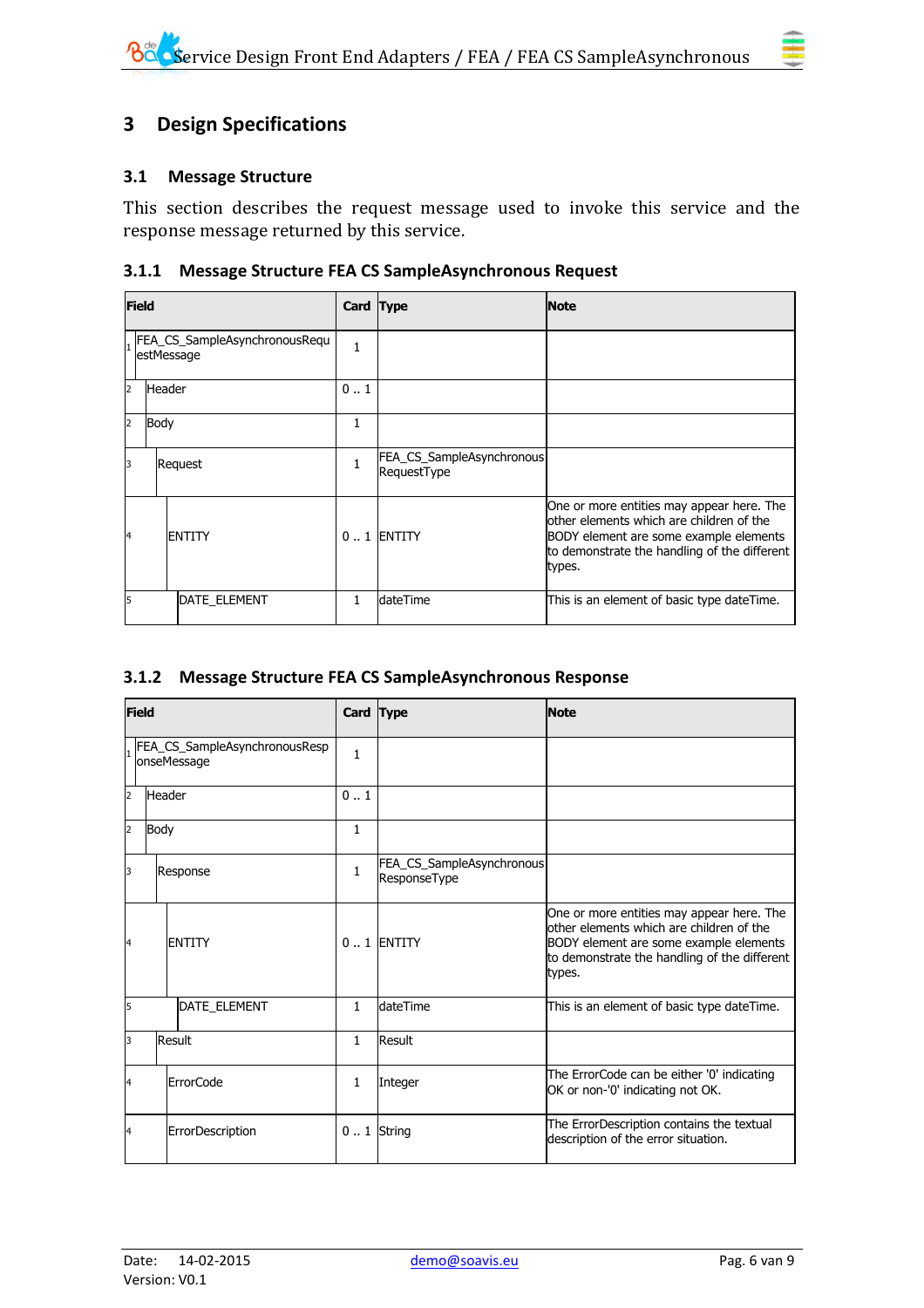### <span id="page-6-0"></span>**3.1.3 Returned Errors**

| <b>ErrorCode</b> | <b>ErrorDescription</b>        |
|------------------|--------------------------------|
| 01               | Service not available          |
| 02               | Connection not found           |
| 03               | <b>Invalid Service Request</b> |
| 04               | Non specific error             |
| 05               | Invalid field value            |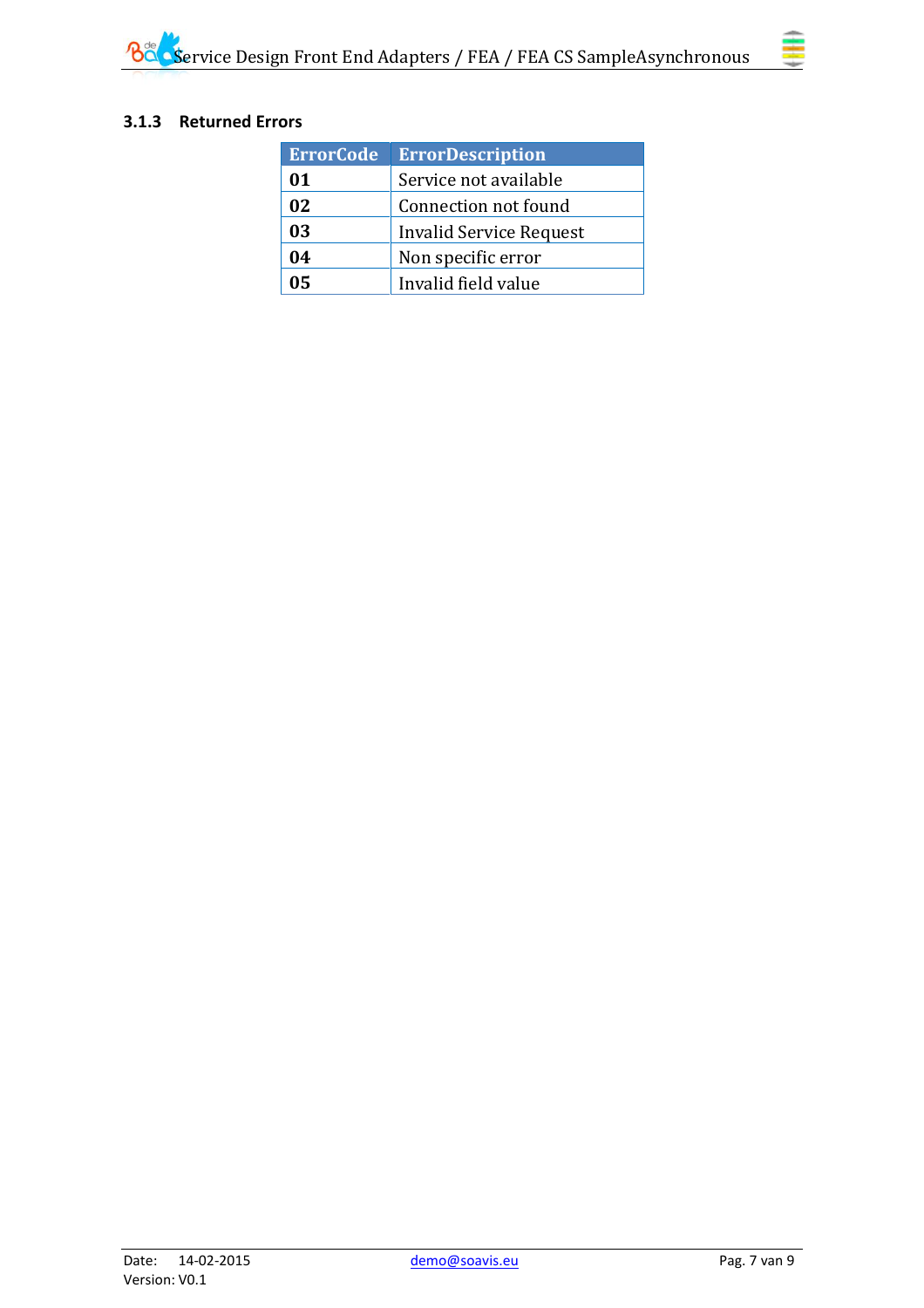### <span id="page-7-0"></span>**4 Process Flow Specification**

### <span id="page-7-1"></span>**4.1 Process Flow**

This text is used to explain the process flow image.



### <span id="page-7-2"></span>**4.2 Step 1a. Generate Error for Start**

This section describes the errors that can occur after the first step, i.e. the Start node.

### <span id="page-7-3"></span>**4.2.1 Error Mapping**

| <b>Error</b>                                     | <b>Error Comment</b>                                                                       |
|--------------------------------------------------|--------------------------------------------------------------------------------------------|
| when (Request message not valid)                 |                                                                                            |
| Code: 03<br>Description: Invalid Service Request | "This error indicates that the service was unable to parse the request<br>message."        |
| otherwise                                        |                                                                                            |
| Code: 04<br>Description: Non specific error      | "An internal error occurred that is not covered by any of the specific error<br>messages." |

### <span id="page-7-4"></span>**4.3 Step 2. Invoke CS SampleAsynchronous**

Invocation of /Processes/CS Sample/CS\_SampleAsynchronous.process

This section describes the invocation of the back-end adapter service to get or set the information.

### <span id="page-7-5"></span>**4.3.1 Invocation Mapping**

| <b>Field</b>   |         |               | <b>Mapping from</b>                                        |
|----------------|---------|---------------|------------------------------------------------------------|
| I2             | Body    |               |                                                            |
| 13             | Request |               |                                                            |
| $\overline{A}$ |         | <b>ENTITY</b> |                                                            |
| 5              |         | DATE_ELEMENT  | / CS_SampleAsynchronousRequest/ BODY/ ENTITY/ DATE_ELEMENT |